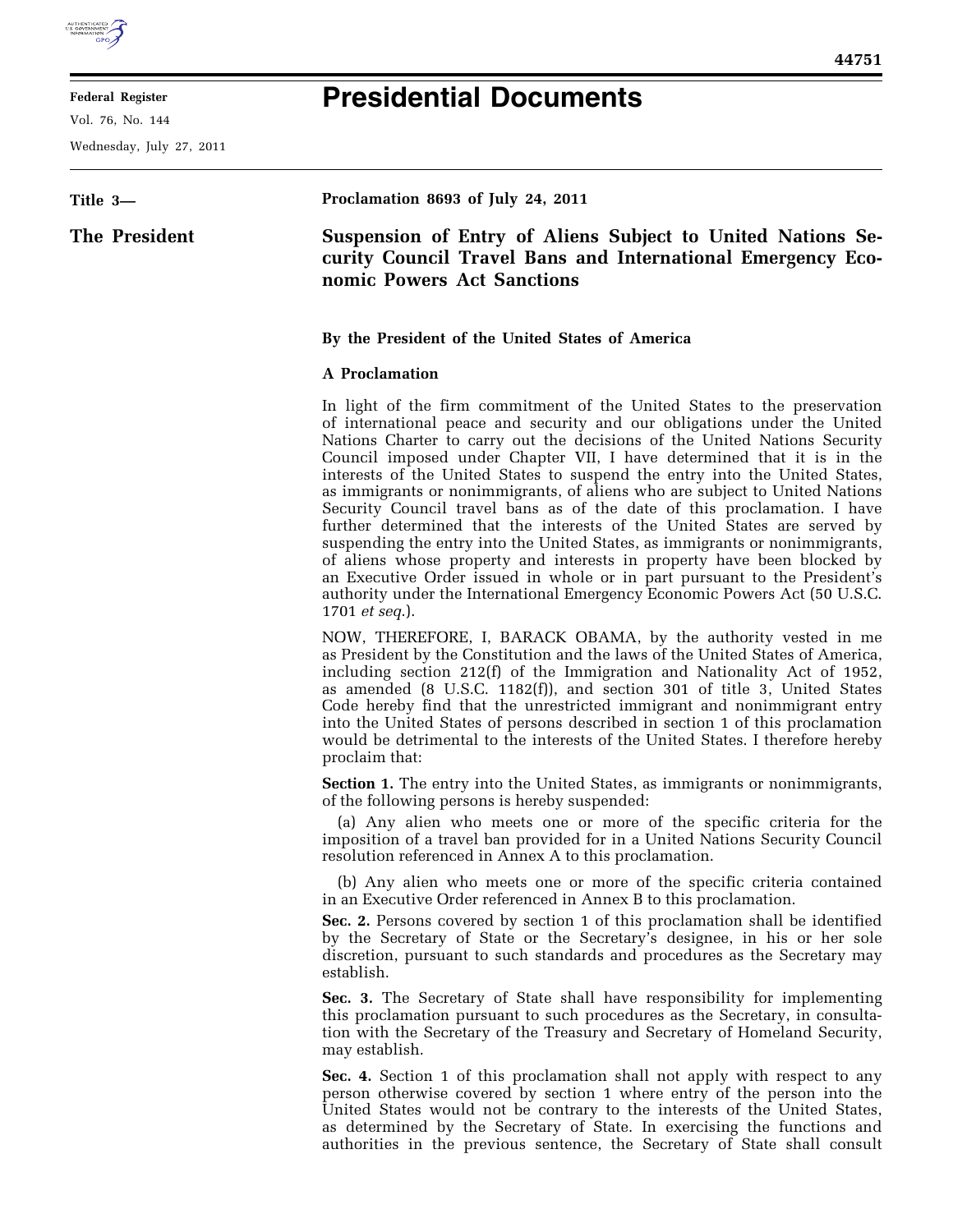the Secretary of Homeland Security on matters related to admissibility or inadmissibility within the authority of the Secretary of Homeland Security.

**Sec. 5.** Nothing in this proclamation shall be construed to require actions that would be inconsistent with the United States obligations under applicable international agreements.

**Sec. 6.** This proclamation is not intended to, and does not, create any right or benefit, substantive or procedural, enforceable at law or in equity by any party against the United States, its departments, agencies, or entities, its officers, employees, or agents, or any other person.

**Sec. 7.** This proclamation is effective immediately and shall remain in effect until such time as the Secretary of State determines that it is no longer necessary and should be terminated, either in whole or in part. Any such termination shall become effective upon publication in the *Federal Register*.

IN WITNESS WHEREOF, I have hereunto set my hand this twenty-fourth day of July, in the year of our Lord two thousand eleven, and of the Independence of the United States of America the two hundred and thirtysixth.

Saul

Billing code 3195–W1–P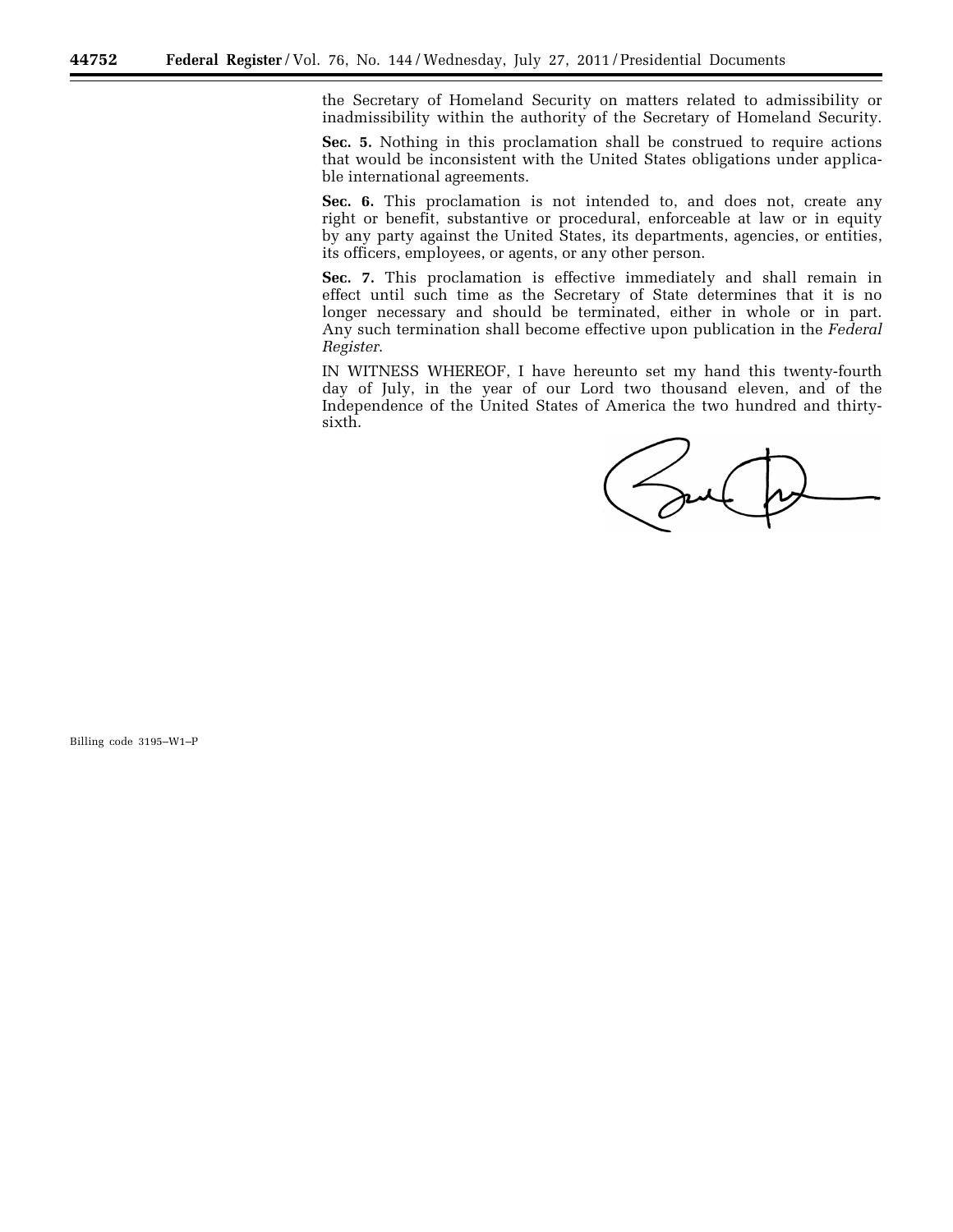### Annex A: United Nations Security Council Resolutions (UNSCRs)

1) UNSCR 1521 (2003) (concerning Liberia):

http://www.un.org/sc/committees/1521/

- 2) UNSCR1572 (2004)) (concerning Côte d'Ivoire): http://www.un.org/sc/committees/1572/resolutions.shtml
- 3) UNSCR 1591 (2005) (concerning Sudan): http://www.un.org/sc/committees/1591/
- 4) UNSCR 1636 (2005) (concerning Lebanon): http://www.un.org/sc/committees/1636/
- 5) UNSCR 1718 (2006) (concerning North Korea): http://www.un.org/sc/committees/1718/
- 6) UNSCR 1844 (2008) (concerning Somalia): http://www.un.org/sc/committees/751/
- 7) UNSCR 1857 (2008) (concerning the Democratic Republic of the Congo): http://www.un.org/sc/committees/1533/
- 8) UNSCR 1907 (2009) (concerning Eritrea): http://www.un.org/sc/committees/751/
- 9) UNSCR 1929 (2010) (concerning Iran): http://www.un.org/sc/committees/1737/
- 10) UNSCR 1970 and 1973 (2011) (concerning the Libyan Arab Jamahiriya): http://www.un.org/sc/committees/1970/

11) UNSCR 1988 (2011) (concerning Afghanistan):

http://www.un.org/sc/committees/1988/

12) UNSCR 1989 (2011) (concerning Al Qaeda)

http://www.un.org/sc/committees/1267/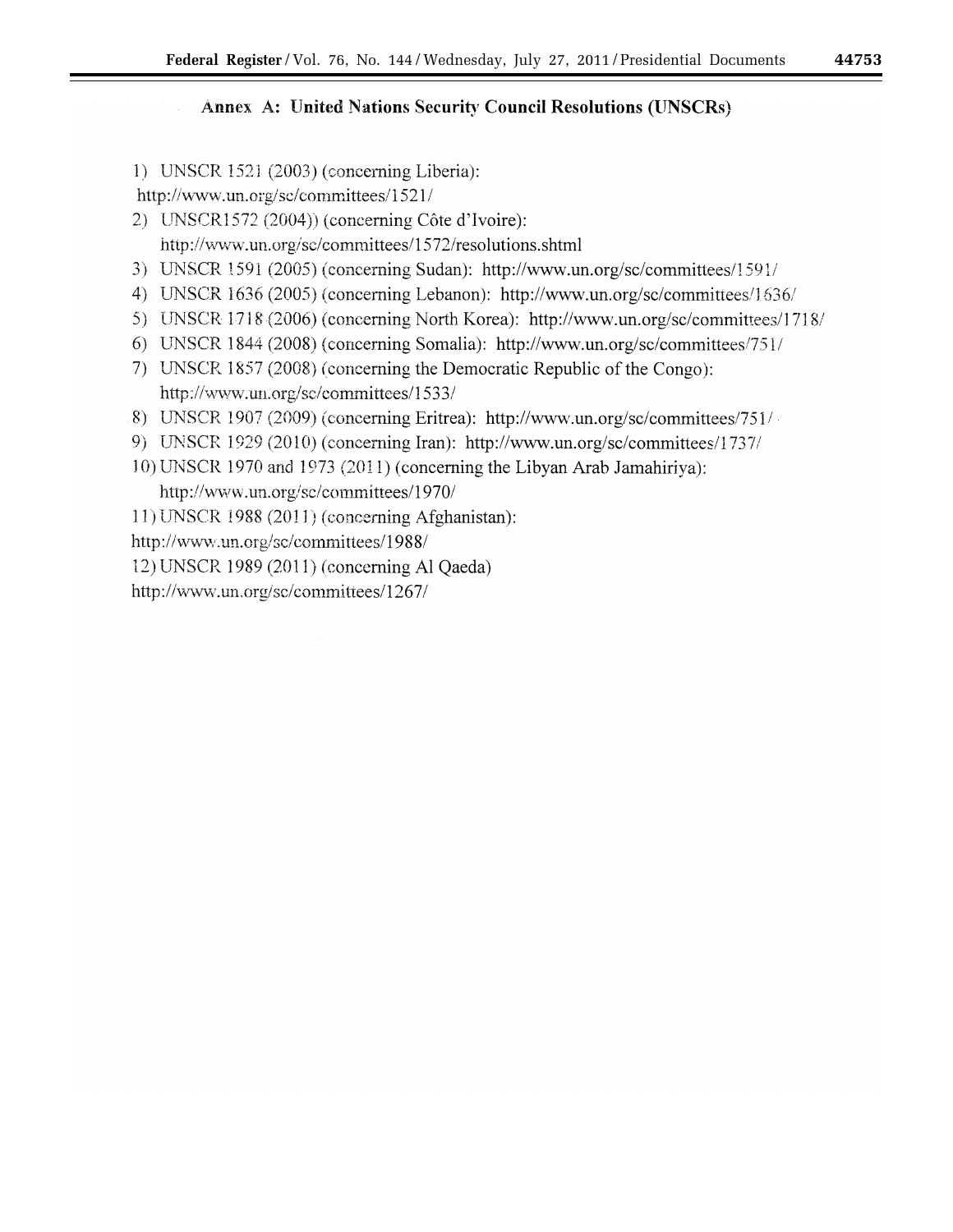44754

### **Annex B: Executive Orders**

- 1) Executive Order 12947 of January 23, 1995 (Prohibiting Transactions With Terrorists Who Threaten to Disrupt the Middle East Peace Process), as amended by Executive Order 13099 of August 20, 1998 (Prohibiting Transactions With Terrorists Who Threaten to Disrupt the Middle East Peace Process)
- 2) Executive Order 12978 of October 21, 1995 (Blocking Assets and Prohibiting Transactions With Significant Narcotics Traffickers)
- 3) Executive Order 13067 of November 3, 1997 (Blocking Sudanese Government Property and Prohibiting Transactions With Sudan)
- 4) Executive Order 13219 of June 26, 2001 (Blocking Property of Persons Who Threaten International Stabilization Efforts in the Western Balkans), as amended by Executive Order 13304 of May 28, 2003 (Termination of National Emergencies With Respect to Yugoslavia and Modification of Executive Order 13219 of June 26, 2001)
- 5) Executive Order 13224 of September 23, 2001 (Blocking Property and Prohibiting Transactions With Persons Who Commit, Threaten to Commit, or Support Terrorism), as amended by Executive Order 13268 of July 2, 2002 (Termination of Emergency With Respect to the Taliban and Amendment of Executive Order 13224 of September 23,  $2001$
- 6) Executive Order 13288 of March 6, 2003 (Blocking Property of Persons Undermining Democratic Processes or Institutions in Zimbabwe), as amended by Executive Order 13391 of November 22, 2005 (Blocking Property of Additional Persons Undermining Democratic Processes or Institutions in Zimbabwe)
- 7) Executive Order 13310 of July 28, 2003 (Blocking Property of the Government of Burma and Prohibiting Certain Transactions)
- 8) Executive Order 13315 of August 28, 2003 (Blocking Property of the Former Iraqi Regime, Its Senior Officials and Their Family Members, and Taking Certain Other Actions), superseded in part by Executive Order 13350 of July 29, 2004 (Termination of Emergency Declared in Executive Order 12722 With Respect to Iraq and Modification of Executive Order 13290, Executive Order 13303, and Executive Order 13315)
- 9) Executive Order 13338 of May 11, 2004 (Blocking Property of Certain Persons and Prohibiting the Export of Certain Goods to Syria), as amended by Executive Order 13460 of February 13, 2008 (Blocking Property of Additional Persons in Connection With the National Emergency With Respect to Syria)
- 10) Executive Order 13348 of July 22, 2004 (Blocking Property of Certain Persons and Prohibiting the Importation of Certain Goods from Liberia)
- 11) Executive Order 13382 of June 28, 2005 (Blocking Property of Weapons of Mass Destruction Proliferators and Their Supporters)
- 12) Executive Order 13396 of February 7, 2006 (Blocking Property of Certain Persons Contributing to the Conflict in Côte d'Ivoire)